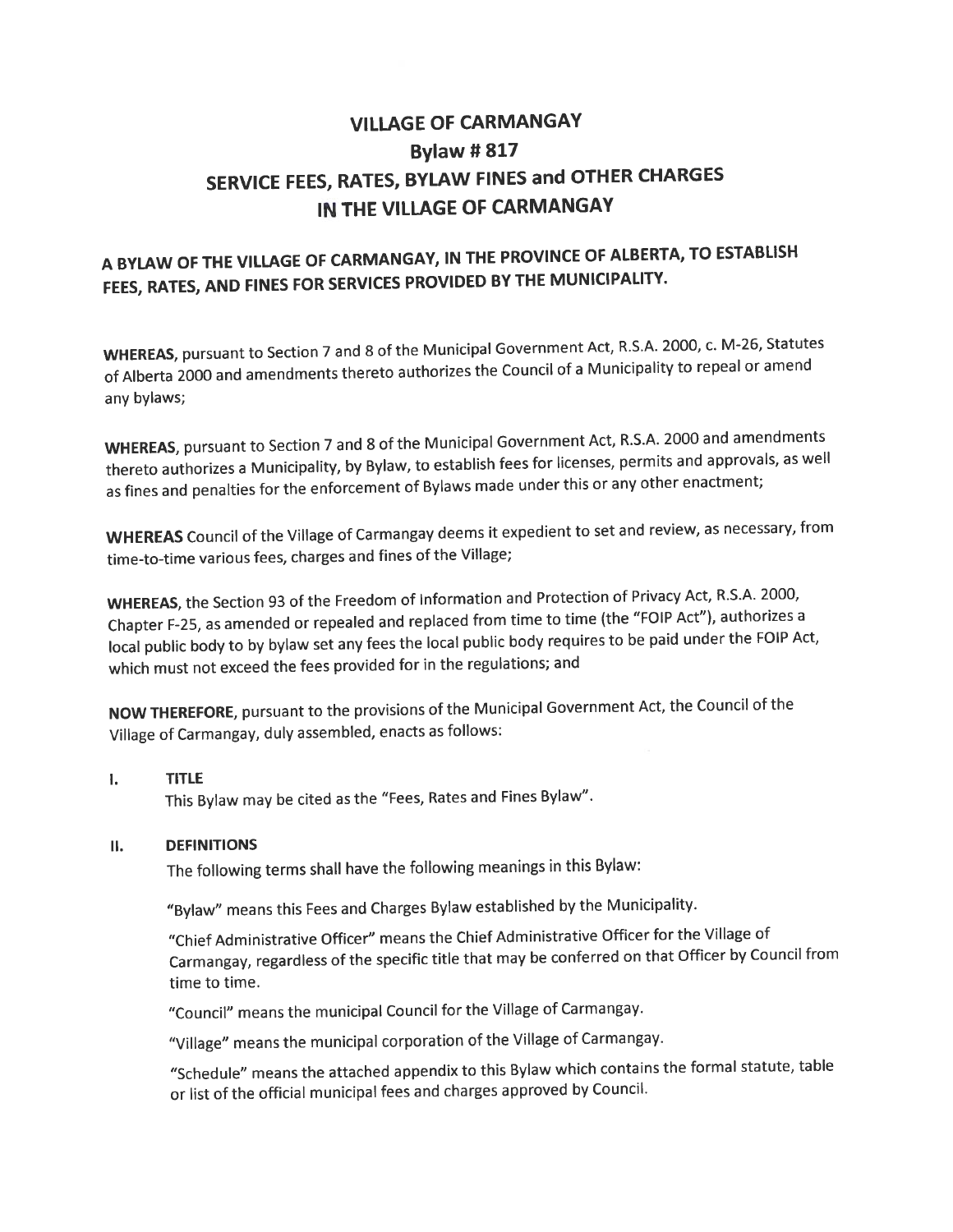#### III. APPLICATION

The fees and charges payable for municipal services provided by the Village shall be as outlined in Schedule "A"; the fees and fines applicable to Bylaw #814 (Animal Bylaw) shall be outlined in Schedule "B"; and the fees and fines applicable to Bylaw #788 (Community Standards Bylaw) shall be outlined in Schedule "C" which are all attached to and form part of this Bylaw.

### IV. READINGS AND REPEALS

This Bylaw will come into force on the day it passes the third and final reading.

The following Bylaw is hereby repealed by the passing of Bylaw #817: The Fees, Rates and Fines Bylaw:

i) Bylaw #809 — Fees and Charges

READ A FIRST TIME IN COUNCIL THIS 15<sup>th</sup> DAY OF February, 2022.

READ A SECOND TIME IN COUNCIL THIS  $\frac{15}{2}$  DAY OF  $\frac{10}{10}$   $\frac{1}{2022}$ .

READ A THIRD TIME IN COUNCIL THIS  $\sqrt{5}$  day of  $\sqrt{\frac{94}{3}}$  , 2022.

Mayor

Kym Nichols

 $\eta_{\scriptscriptstyle\!Lambda}$ 

Chief Administrative Officer Patrick Bergen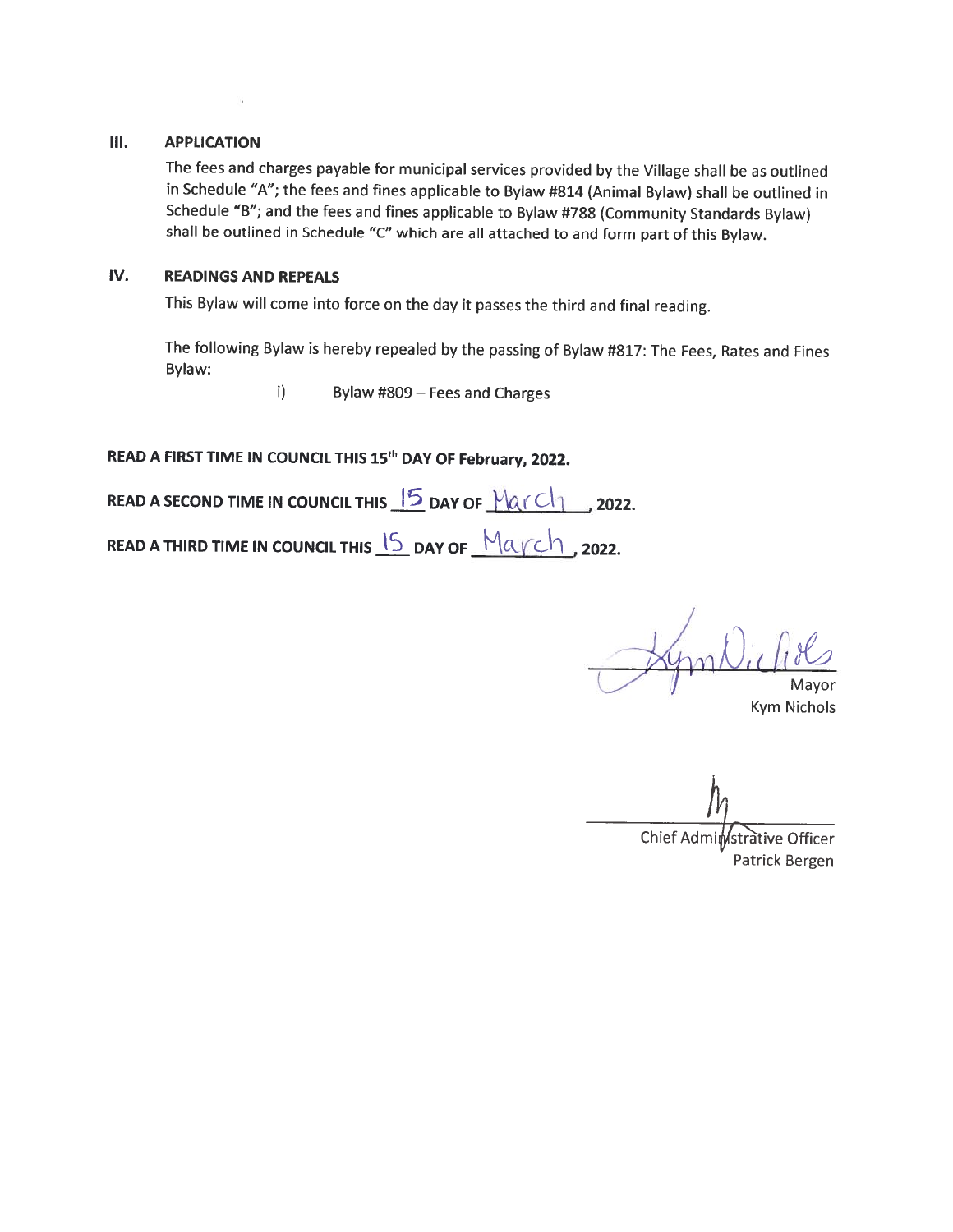## Schedule "A" Bylaw #817 — Village of Carmangay Fees and Charges

### PLANNING AND DEVELOPMENT FEE SCHEDULE

| Permitted<br><b>Fee Schedule</b><br><b>Uses</b>                                                               |       | <b>Discretionary Use or Use</b><br><b>Requesting Waiver Greater</b><br>than 10% |                                     | <b>Fee for undertaking</b><br>development without an<br>approved development permit |  |
|---------------------------------------------------------------------------------------------------------------|-------|---------------------------------------------------------------------------------|-------------------------------------|-------------------------------------------------------------------------------------|--|
| <b>Residential:</b>                                                                                           |       |                                                                                 |                                     |                                                                                     |  |
| <b>Dwellings</b>                                                                                              | \$100 |                                                                                 | \$200                               | \$1000                                                                              |  |
| <b>Additions</b>                                                                                              | \$50  |                                                                                 | \$150                               | \$750                                                                               |  |
| Accessory Buildings 200 sq. ft.                                                                               |       |                                                                                 |                                     |                                                                                     |  |
| or greater                                                                                                    | \$50  |                                                                                 | \$150                               | \$500                                                                               |  |
| Home Occupations                                                                                              | \$50  |                                                                                 | \$150                               | \$500                                                                               |  |
| Commercial: Change                                                                                            |       |                                                                                 |                                     |                                                                                     |  |
| of Use                                                                                                        | \$200 |                                                                                 | \$300                               | \$1000                                                                              |  |
| Commercial buildings or uses                                                                                  | \$300 |                                                                                 | \$400                               | \$2000                                                                              |  |
| All other development                                                                                         | \$300 |                                                                                 | \$400                               | \$2000                                                                              |  |
| Industrial:                                                                                                   |       |                                                                                 |                                     |                                                                                     |  |
| Change of Use                                                                                                 | \$200 |                                                                                 | \$300                               | \$1000                                                                              |  |
| Single tenancy buildings                                                                                      | \$300 |                                                                                 | \$400                               | \$2000                                                                              |  |
| Multi-tenancy buildings or complexes                                                                          | \$500 |                                                                                 | \$600                               | \$3000                                                                              |  |
| All other development                                                                                         | \$500 |                                                                                 | \$600                               | \$3000                                                                              |  |
| All other uses                                                                                                | \$200 |                                                                                 | \$300                               | \$1000                                                                              |  |
| <b>Sign Permit:</b>                                                                                           | \$50  |                                                                                 | \$150                               | \$500                                                                               |  |
|                                                                                                               |       |                                                                                 |                                     |                                                                                     |  |
| <b>Letter of Compliance:</b>                                                                                  |       |                                                                                 | \$50                                |                                                                                     |  |
| <b>Demolition Permit:</b>                                                                                     |       |                                                                                 | \$25                                |                                                                                     |  |
| <b>Recirculation Fee:</b>                                                                                     |       |                                                                                 | 50% of the original application fee |                                                                                     |  |
| <b>Land Use Bylaw Amendments:</b>                                                                             |       |                                                                                 | \$500                               |                                                                                     |  |
| <b>Other Statutory Plans and Amendments To:</b>                                                               |       |                                                                                 | \$500                               |                                                                                     |  |
| Request to convene a special meeting of the Development Authority:                                            |       |                                                                                 | \$150                               |                                                                                     |  |
| Appeal to the Subdivision and Development Appeal Board (portion of<br>fee refundable upon successful appeal): |       |                                                                                 | \$300                               |                                                                                     |  |

Additional fees will be required for building permits and inspections.

Whenever an application is received for a development or use not listed in this schedule, the amount of the fee shall be determined by the Designated Officer or the Development Authority and shall be consistent with those fees listed herein.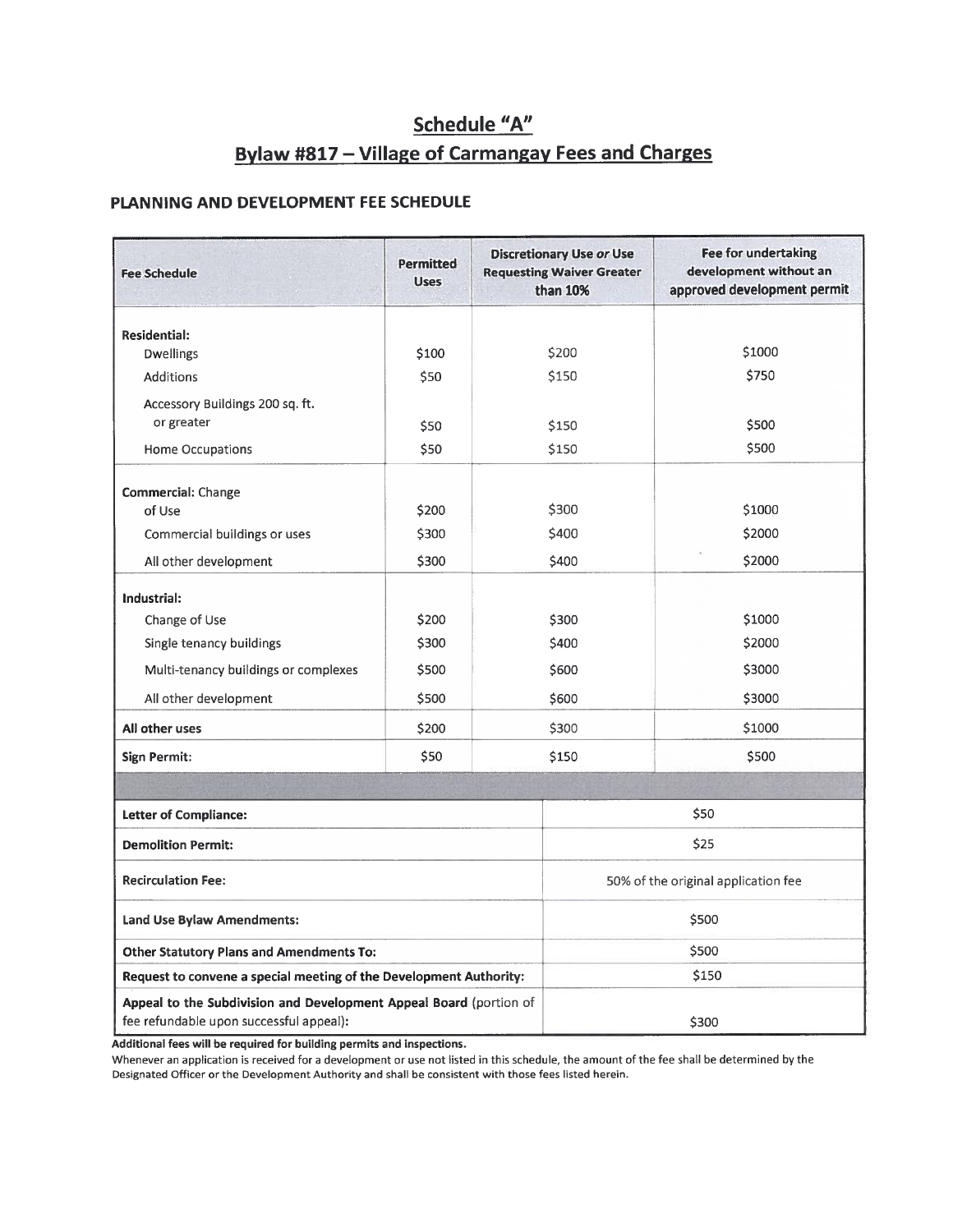### ADMINISTRATION FEE SCHEDULE

| <b>Service or Goods (provided by municipality)</b><br>Rates are subjected to GST only where applicable                                                         | <b>Fee Applicable:</b>                                                                                                                                                                                                                                                                                                                                                                                              |
|----------------------------------------------------------------------------------------------------------------------------------------------------------------|---------------------------------------------------------------------------------------------------------------------------------------------------------------------------------------------------------------------------------------------------------------------------------------------------------------------------------------------------------------------------------------------------------------------|
| Photocopy of documents (per page)                                                                                                                              | \$0.40                                                                                                                                                                                                                                                                                                                                                                                                              |
| Formal FOIP request                                                                                                                                            | \$25.00 plus applicable charges as<br>per FOIP Act/Regulations                                                                                                                                                                                                                                                                                                                                                      |
| <b>NSF Cheque Charge</b>                                                                                                                                       | \$30.00                                                                                                                                                                                                                                                                                                                                                                                                             |
| Tax Roll Certificate (per parcel)                                                                                                                              | \$45.00                                                                                                                                                                                                                                                                                                                                                                                                             |
| <b>Tax Notification Fee</b>                                                                                                                                    | \$25.00                                                                                                                                                                                                                                                                                                                                                                                                             |
| Assessment Information Request                                                                                                                                 | \$25.00                                                                                                                                                                                                                                                                                                                                                                                                             |
| <b>Assessment Review Board Complaints</b>                                                                                                                      | - Residential \$50.00<br>- Non-Residential \$250.00                                                                                                                                                                                                                                                                                                                                                                 |
| <b>General Accounts Receivable</b>                                                                                                                             | All accounts are due 30 days from invoice date.<br>Any invoices due after 30 days will be charged<br>1.5% interest per month. Past due reminders will<br>be sent out after 30 days. Accounts outstanding<br>for more than 90 days will be subject to the legal<br>processes available through legislation. The<br>account holder will be responsible for all fees<br>associated with the collection of the account. |
| Print copy of Land Use Bylaw                                                                                                                                   | \$40.00                                                                                                                                                                                                                                                                                                                                                                                                             |
| Print copy of Municipal Development Plan or Intermunicipal<br>Development Plan                                                                                 | \$30.00                                                                                                                                                                                                                                                                                                                                                                                                             |
| The Village reserves the right to implement charges required to<br>cover the costs of services or materials supplied that are not<br>specifically noted herein |                                                                                                                                                                                                                                                                                                                                                                                                                     |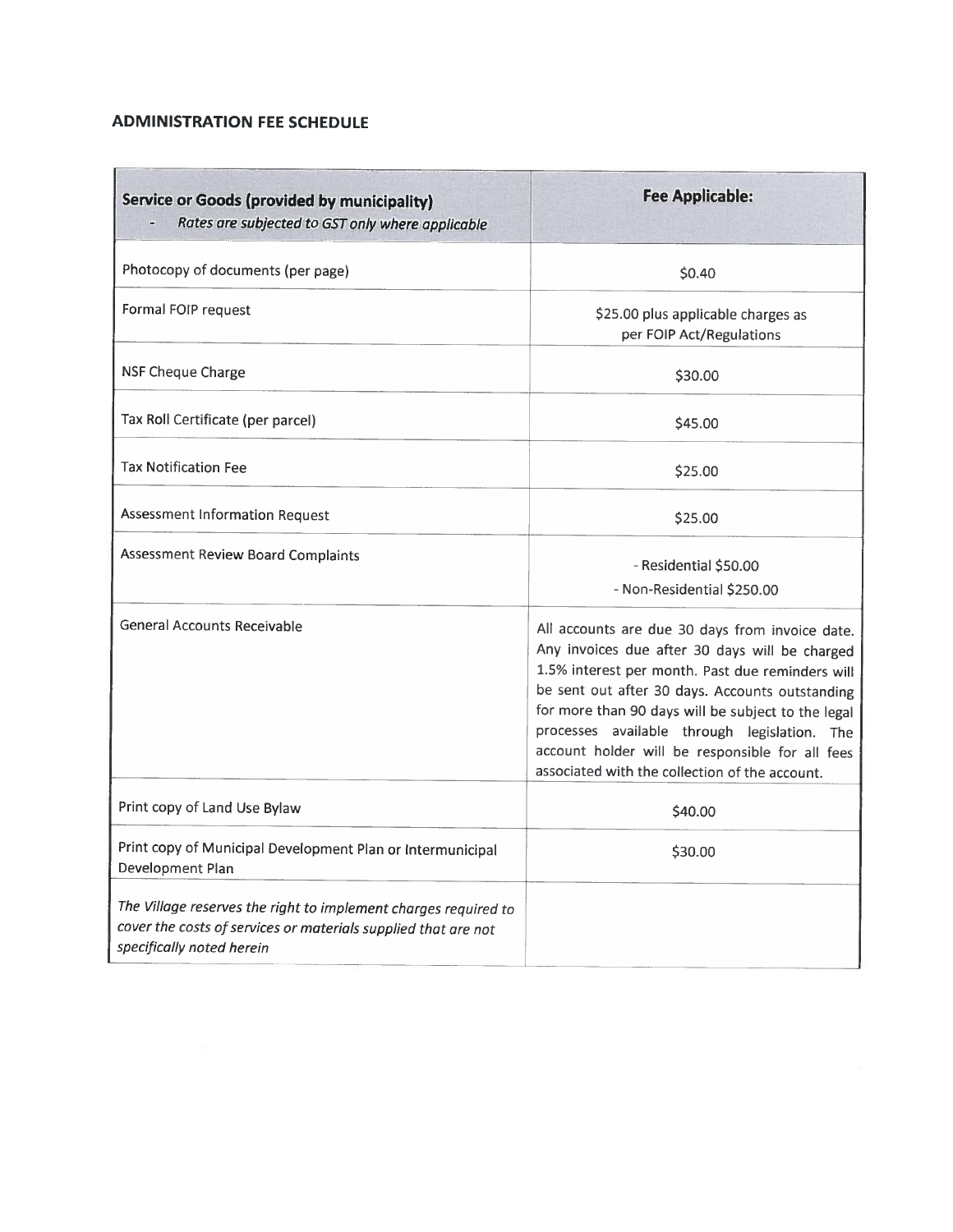# VILLAGE PROVIDED SERVICES FEE SCHEDULE

| <b>Sewer Cleaning</b>      |                                     |
|----------------------------|-------------------------------------|
|                            | $1st$ visit free – inspected with   |
|                            | camera and recorded                 |
|                            | $2nd$ & subsequent visits --        |
|                            | \$100/hr with a 1 hr minimum        |
|                            | charge                              |
| Gravel (includes delivery) | \$40/load (front end loader bucket) |
|                            |                                     |
|                            |                                     |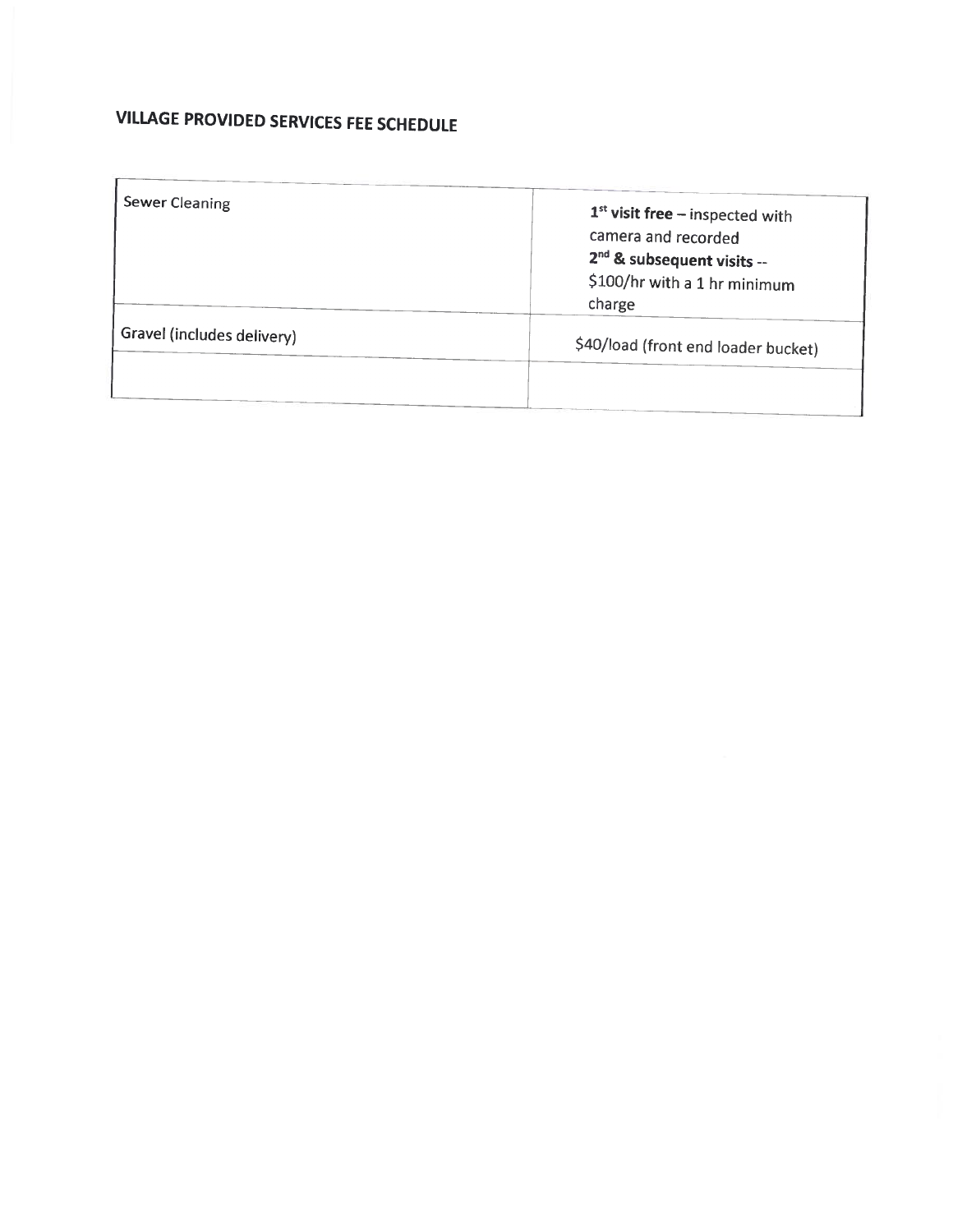### CEMETERY FEE SCHEDULE

| Single Plot (resident of Village or County)                                                                                                                                                                                      | \$350                                                                                          |  |  |
|----------------------------------------------------------------------------------------------------------------------------------------------------------------------------------------------------------------------------------|------------------------------------------------------------------------------------------------|--|--|
| Single Plot (non-resident - moved away more than 2<br>years prior to purchase of plot, unless admitted to a long<br>term care facility)                                                                                          | \$500                                                                                          |  |  |
| Family Plot (16' x 16') (resident of Village or County)                                                                                                                                                                          | \$950                                                                                          |  |  |
| Family Plot (16' x 16') (non-resident - moved away more<br>than 2 years prior to purchase of plot, unless admitted to<br>a long term care facility)                                                                              | \$1100                                                                                         |  |  |
| Internment/Disinternment Fees:                                                                                                                                                                                                   |                                                                                                |  |  |
| <b>Bowville Cemetery</b><br>(as requested) for opening and closing of gravesite                                                                                                                                                  | November 1 to April 30 -- \$450<br>May 1 to October 31 -- \$350                                |  |  |
| <b>Carmangay Cemetery</b>                                                                                                                                                                                                        |                                                                                                |  |  |
| Gravesite opening/closing:                                                                                                                                                                                                       | November 1 to April 30 -- \$450<br>May 1 to October 31 -- \$350                                |  |  |
| Urn:                                                                                                                                                                                                                             | \$225                                                                                          |  |  |
| <b>Small Vault:</b>                                                                                                                                                                                                              | \$300                                                                                          |  |  |
| <b>Removal of Grave Cover:</b>                                                                                                                                                                                                   | \$500 (plus any fees incurred by the Village for<br>equipment/removal/disposal of grave cover) |  |  |
| When due to location or inclement weather the gravesite<br>must be hand dug or special equipment brought in, the<br>charge shall be whatever cost was incurred by the Village<br>of Carmangay to have the site opened and closed |                                                                                                |  |  |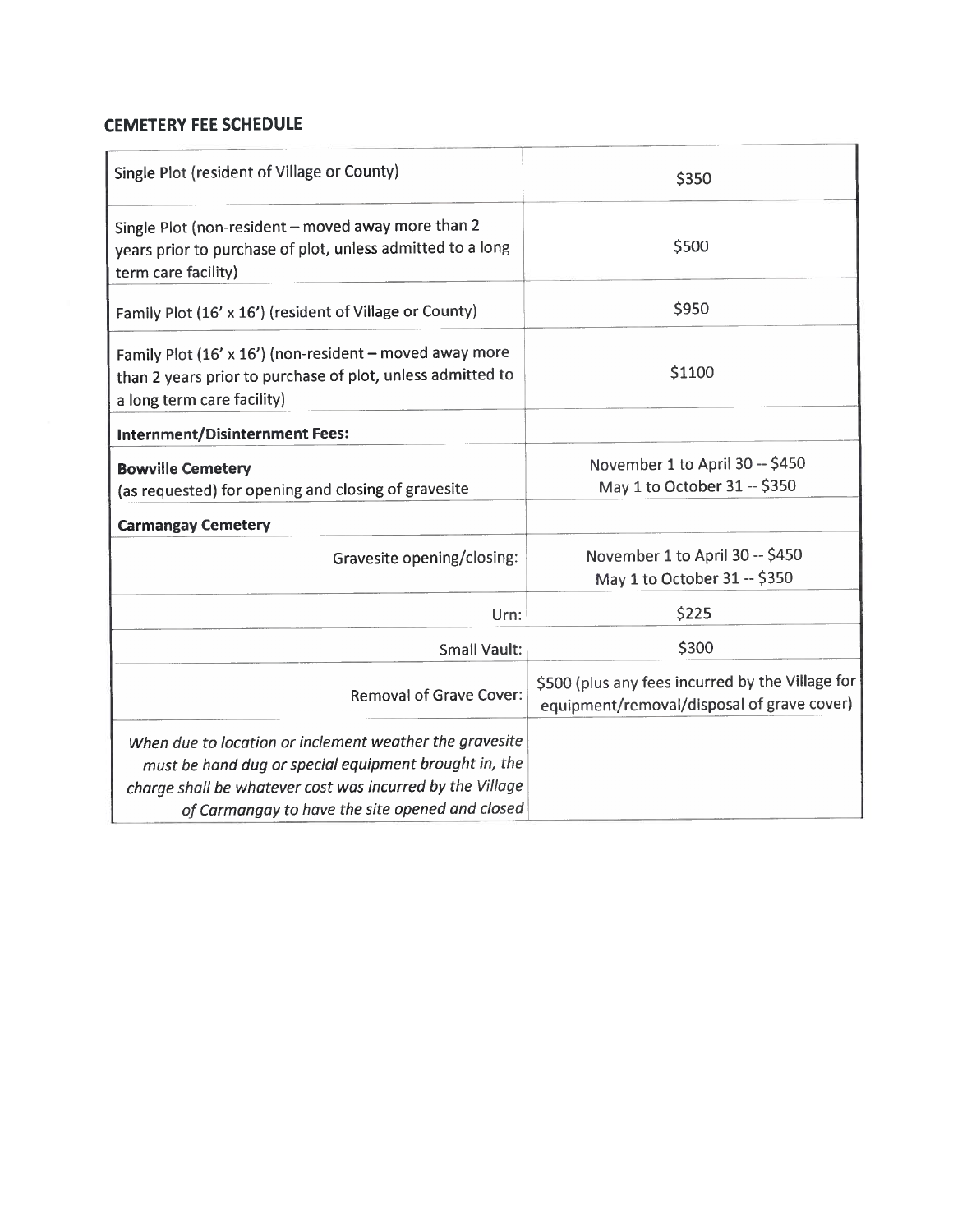# Schedule "B" Bylaw #814 Animal Bylaw Fees Schedule

| <b>Animal Bylaw #814 Fee Schedule</b><br>Rates are subjected to GST only where applicable | Fee                                      |  |  |
|-------------------------------------------------------------------------------------------|------------------------------------------|--|--|
| <b>License Fees - Non-Vicious Dogs</b>                                                    |                                          |  |  |
| Neutered/Spayed Dog                                                                       | \$25/year                                |  |  |
| Non-Neutered/Non-Spayed Dog (over six months of age)                                      | \$50/year                                |  |  |
| <b>License Fees - Vicious Dogs</b>                                                        |                                          |  |  |
| Neutered/Spayed Dog                                                                       | \$100/year                               |  |  |
| Non-Neutered/Non-Spayed Dog (over six months of age)                                      | \$250/year                               |  |  |
| <b>Replacement Dog Tags</b>                                                               | \$5 each                                 |  |  |
| <b>Impoundment Fees</b>                                                                   | As set out by the Animal Control Officer |  |  |
| <b>Veterinary Fees</b>                                                                    | <b>Amount Expended</b>                   |  |  |
| <b>Urban Hen License</b>                                                                  | \$50/year                                |  |  |

 $\hat{\mathbf{z}}$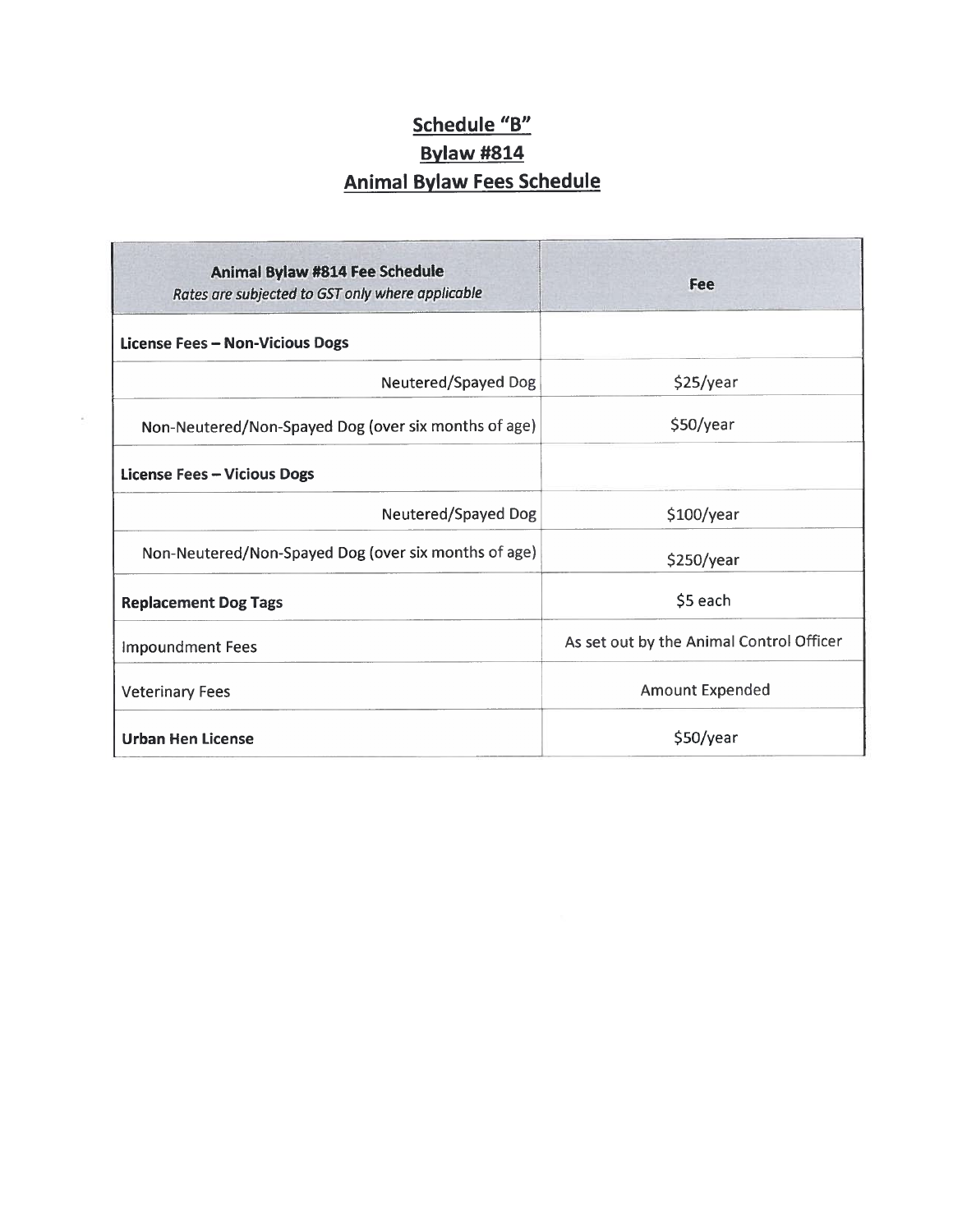# Bylaw #814 Animal Bylaw Fine Schedule

|                  | <b>Animal Bylaw #814</b>                                                   | <b>First</b>   | <b>Second</b>  | <b>Subsequent</b> |
|------------------|----------------------------------------------------------------------------|----------------|----------------|-------------------|
|                  | <b>Infraction</b>                                                          | <b>Offence</b> | <b>Offence</b> | <b>Offence</b>    |
| <b>Section 5</b> | Clean Up of Animal Waste                                                   | \$100          | \$200          | \$400             |
| <b>Section 6</b> |                                                                            |                |                |                   |
| 6.1(i)           | Fail to obtain an animal license (non-vicious<br>dog)                      | \$75           | \$150          | \$300             |
| 6.1(i)           | Fail to obtain an animal license (vicious dog)                             | \$150          | \$300          | \$600             |
| $6.2.1$ (i)      | <b>Runs At Large</b>                                                       | \$80           | \$160          | \$320             |
| $6.2.1$ (ii)     | Fail to ensure collar and current tag worn on<br>animal                    | \$50           | \$100          | \$200             |
| $6.2.1$ (iii)    | Fail to confine animal in heat                                             | \$100          | \$200          | \$400             |
| $6.2.1$ (iv)     | Fail to immediately remove animal<br>defecation                            | \$100          | \$200          | \$400             |
| 6.2.1 (v)        | <b>Animal on School Property</b>                                           | \$80           | \$160          | \$320             |
| $6.2.1$ (vi)     | Animal in Playground or Sand Area                                          | \$80           | \$160          | \$320             |
| $6.2.1$ (vii)    | Animal barks or howls so as to disturb any<br>person                       | \$100          | \$200          | \$400             |
| $6.2.1$ (viii)   | Animal upsets or tears up garbage or waste<br>receptacles                  | \$100          | \$200          | \$400             |
| $6.2.1$ (ix)     | Animal damages public or private property                                  | \$150          | \$300          | Court             |
| 6.2.1(x)         | Animal chases any person, animal, bicycle or<br>motor vehicle              | \$200          | \$400          | Court             |
| 6.2.1 (xi)       | Animal bites any person or animal                                          | \$200          | Court          | Court             |
| $6.2.1$ (xii)    | Animal attacks or injures any person or<br>animal                          | \$200          | Court          | Court             |
| $6.2.2$ (i)      | Fail to provide identification                                             | \$80           | \$160          | Court             |
| $6.2.2$ (ii)     | Providing false or misleading information                                  | \$200          | \$400          | Court             |
| 6.2.3            | Allows animal fecal matter to accumulate on<br>property                    | \$100          | \$200          | \$400             |
| 6.2.4            | Harbouring, suffering or permitting more<br>that two dogs at a residence   | \$100          | \$200          | \$400             |
| 6.3(i)           | Vicious Dog chases, injures or bites any other<br>domestic animal or human | \$400          | Court          | Court             |
| $6.3$ (ii)       | Vicious Dog damages or destroys any public<br>or private property          | \$300          | Court          | Court             |
| 6.3 (iii)        | Vicious Dog threatens any other domestic<br>animal or human                | \$400          | Court          | Court             |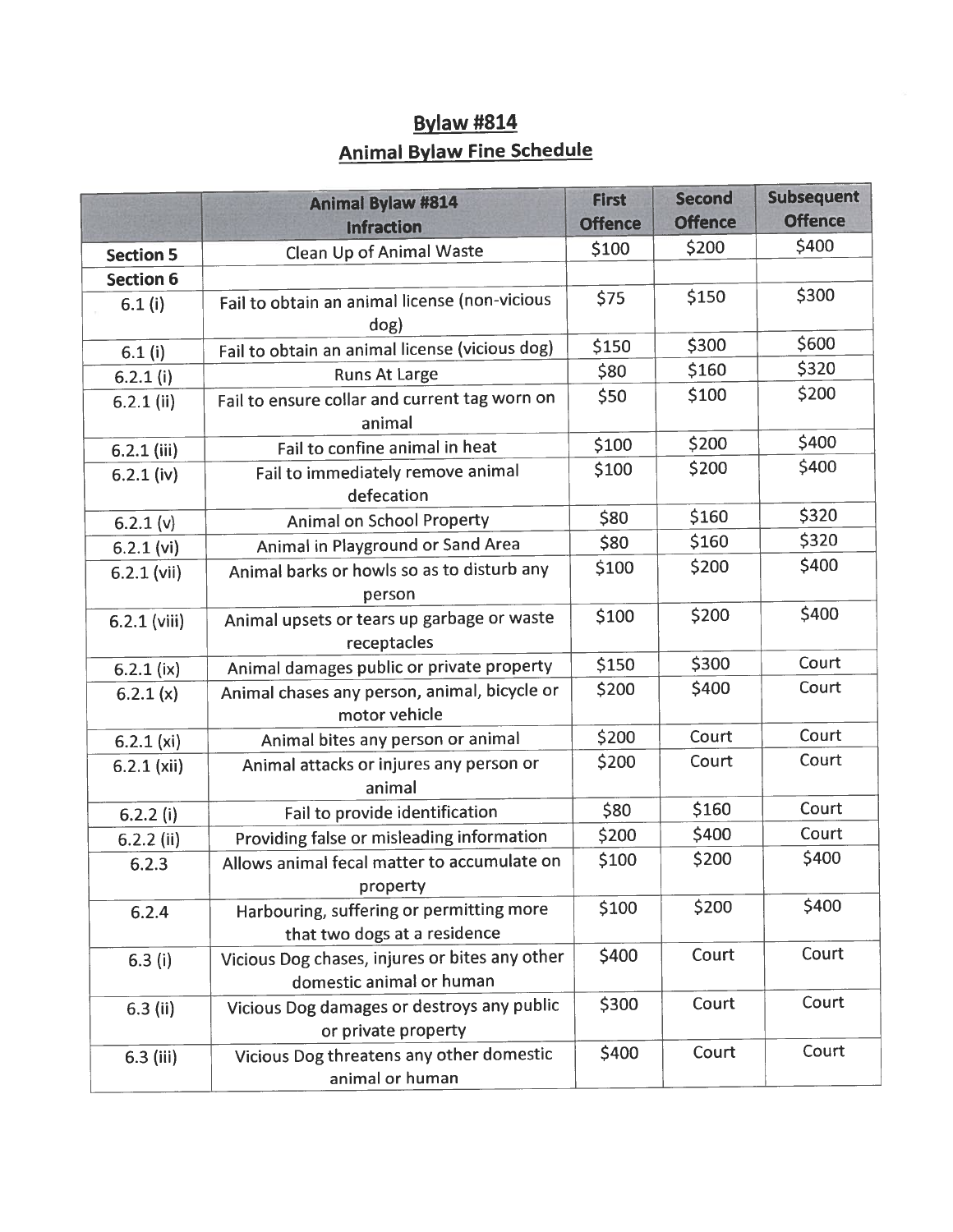| $6.3$ (iv)       | Vicious Dog presents a continuing threat of    | Court | Court | Court |
|------------------|------------------------------------------------|-------|-------|-------|
|                  | serious harm to other animals or humans        |       |       | Court |
| $6.3.1$ (i)      | Vicious Dog confined indoors and not under     | \$200 | \$400 |       |
|                  | control of a person over eighteen (18) years   |       |       |       |
|                  | of age                                         |       |       |       |
| $6.3.1$ (ii)     | Failure to confine a Vicious Dog out of doors  | \$200 | \$400 | Court |
|                  | in an appropriate pen or other structure       |       |       |       |
| $6.3.1$ (iii)    | Failure to maintain a pen or other structure   | \$100 | \$200 | \$40  |
|                  | for containing a Vicious Dog in the prescribed |       |       |       |
|                  | manner                                         |       |       |       |
|                  | Failure to provide adequate shelter for a      | \$100 | \$200 | \$400 |
| $6.3.1$ (iv)     | vicious dog                                    |       |       |       |
|                  |                                                | \$200 | \$400 | Court |
| $6.3.2$ (i)      | Failure to muzzle a vicious dog                | \$200 | \$40  | Court |
| $6.3.2$ (ii)     | Failure to harness or leash a vicious dog      |       | \$400 | Court |
| $6.3.2$ (iii)    | Failure to have a vicious dog under control of | \$200 |       |       |
|                  | a person over eighteen (18) years of age       |       |       |       |
| $6.3.2$ (iv)     | Vicious Dog running at large                   | \$400 | Court | Court |
| $6.3.3$ (i)      | Failure to notify authorities of vicious dog   | \$200 | \$400 | Court |
|                  | running at large                               |       |       |       |
|                  | <b>Chicken Bylaw Fines</b>                     | \$75  | \$150 | \$300 |
| <b>Section 7</b> |                                                |       |       |       |